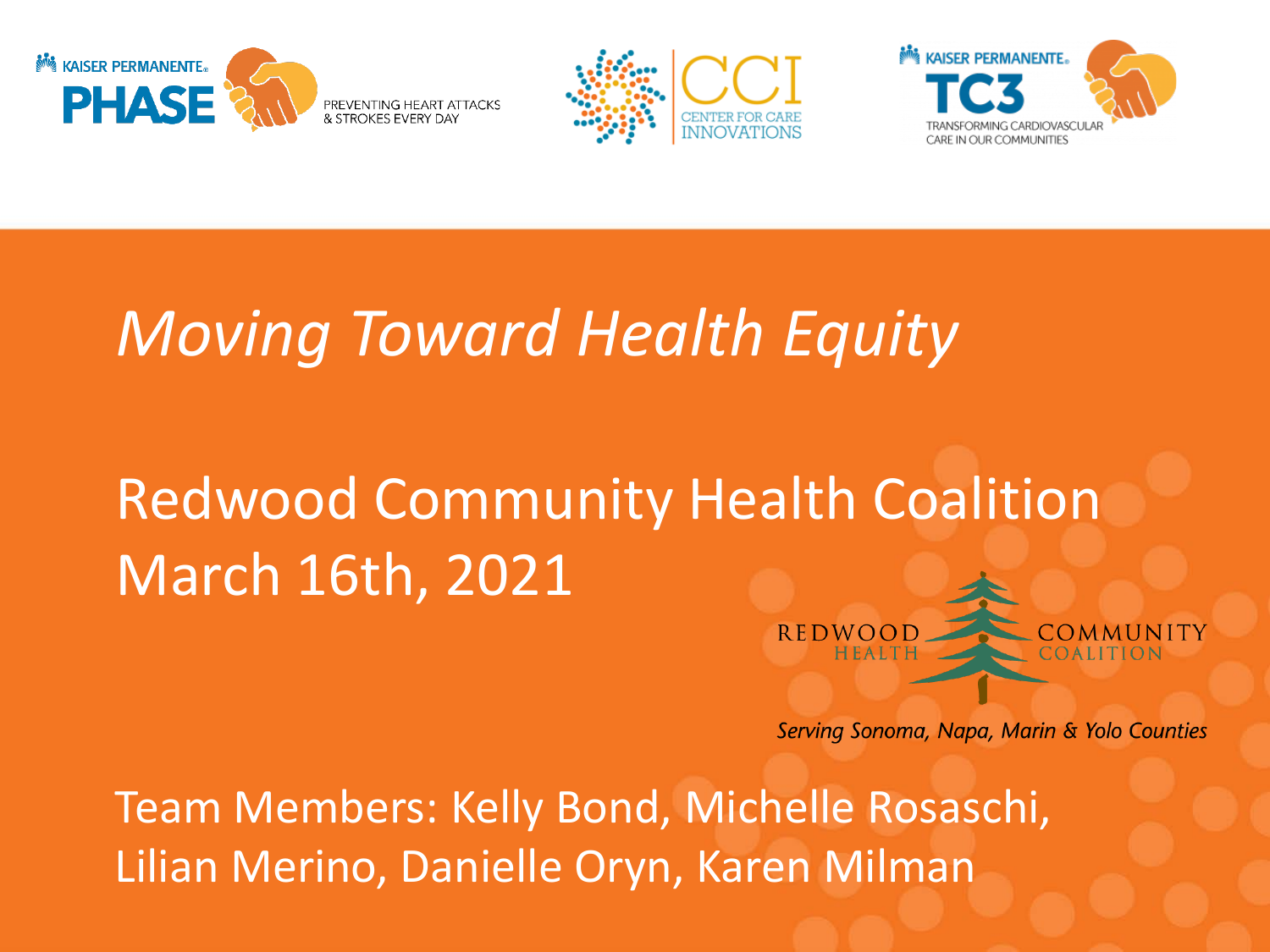# WHAT WERE WE TRYING TO ACCOMPLISH?

# **How we approached PHASE this cycle**

RCHC focused on gathering health center input and co-designing the grant with PHASE Champions.

- Focus areas were selected based on health center input
- AIM statements were co-designed with health centers in late 2019
- MOUs were sent to health centers for review of deliverables and expectations
- Driver diagrams were co-designed with health centers in early 2020
- RCHC hosted QI coaching calls throughout the grant to help guide health centers through their PDSA cycles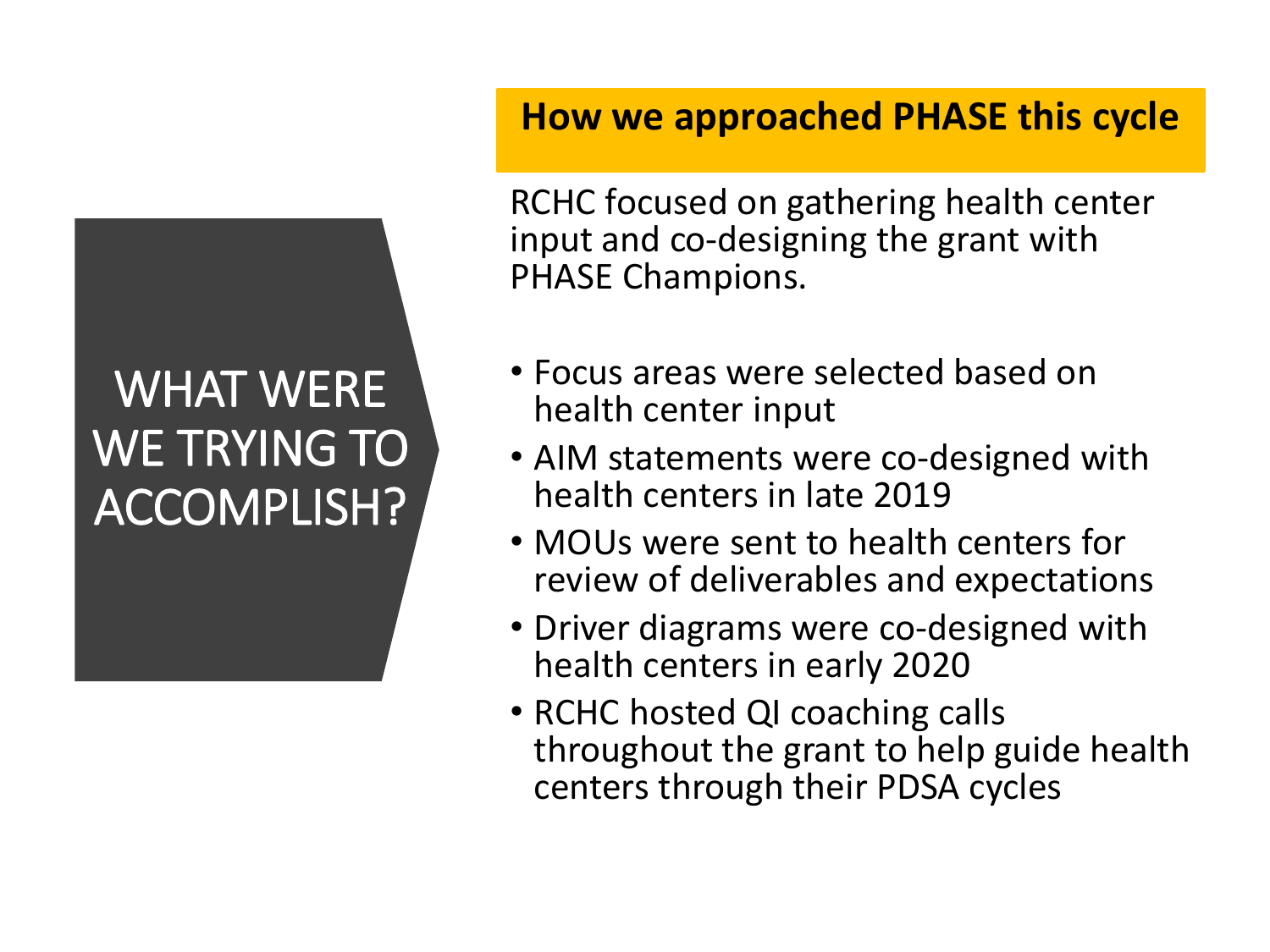# **WHAT WERE WE TRYING TO ACCOMPLISH?**

### **Problem Statement #1**

Across RCHC health centers there exists an equity gap between patients with diabetes that are uninsured and those that have full insurance coverage. The percentage of uninsured patients with diabetes whose A1c was at goal in the measurement period January 1st 2019 to December 31<sup>st</sup> 2019, is approximately 62%. The percentage of patients insured through Partnership HealthPlan of California is approximately 71% in the same measurement period.

This inequity is problematic because it highlights the issues around lack of health insurance and resulting poor health outcomes. This is not unique to diabetes, but transcends all health conditions. By working on this now, we have the opportunity to impact other health outcomes and related measures. While health center care teams work on improving A1c control for the uninsured, they can also connect patients to onsite Enrollment Counselors. Care teams may experience better connections with patients, and build stronger relationships.

Due to the COVID-19 Pandemic and Shelter-In-Place orders across California, health centers will likely see an uptick in uninsured patients due to job losses. This will increase the denominator for this measure, and potentially increase the numerator as well.

### **Aim Statement #1**

#1. RCHC will improve health equity among health center patients by increasing the rate of uninsured patients with controlled diabetes (A1c of < 9%) from 62%\* to 71% by March 31st 2021.

\*Alliance Medical Center and West County Health Center data was not included in the baseline 62% or goal 71%, as these health centers are not in Relevant.

*Health centers selecting AIM #1: CommuniCare Health Centers, Marin Community Clinics, Santa Rosa Community Health*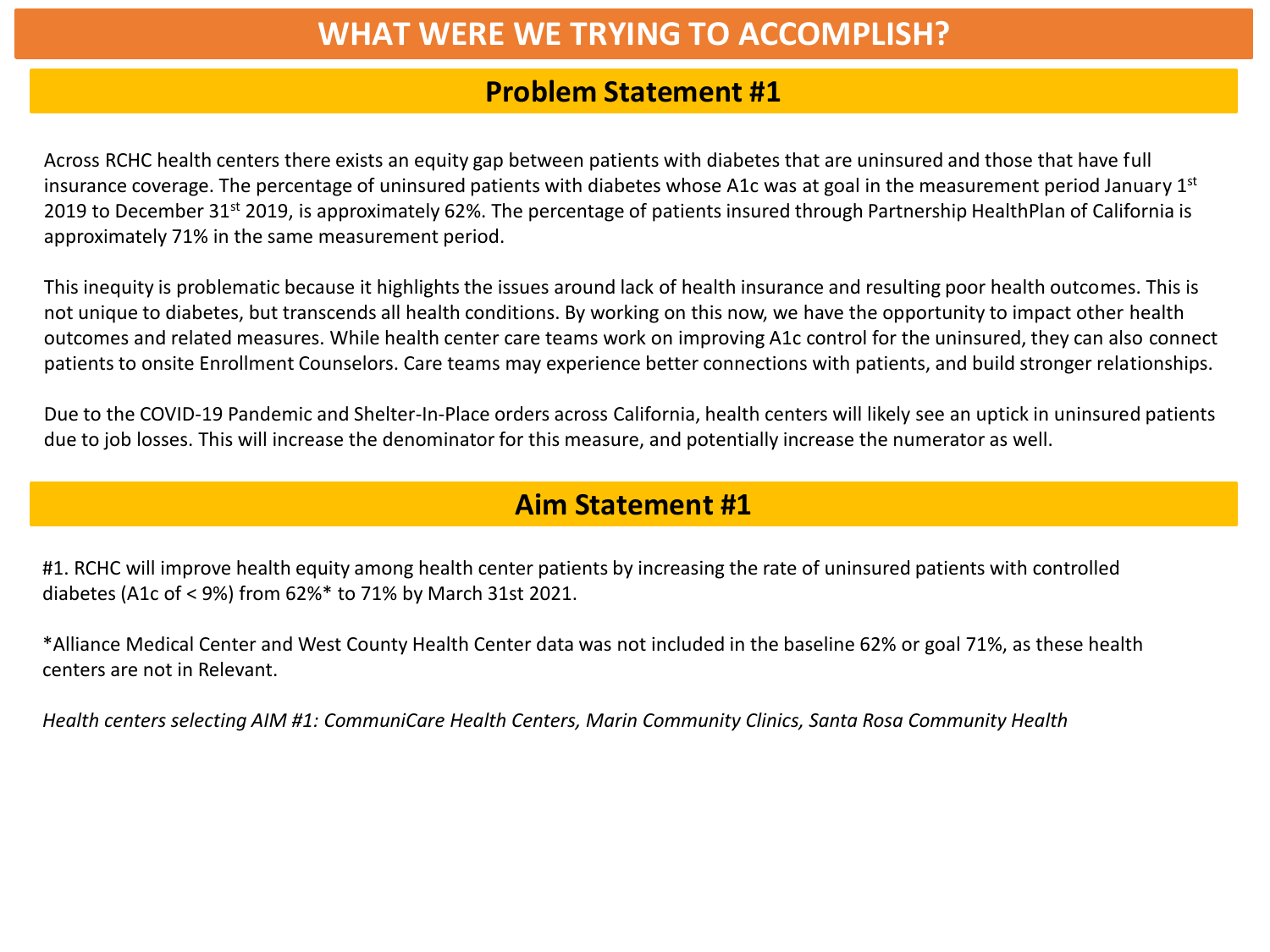# **WHAT WERE WE TRYING TO ACCOMPLISH?**

### **Problem Statement #2**

After health centers completed the 2019 clinic assessments, RCHC saw that the lowest scoring domain was "Patient-Team Partnership". For this reason, RCHC selected this as a potential focus area for health centers throughout the 2020 PHASE grant. Incentivizing focus in this area, will allow health centers to dedicate staff time and prioritize this topic. From conversations with health center PHASE Champions, we've learned that Patient-Team Partnership is an area that health centers are beginning to include in their organizational goals.

Improving patient engagement and partnership in their care, is fundamental to ensuring patients follow medical recommendations such as eating healthier, moving more, and taking medications as prescribed. Building trusted relationships with patients takes time, so it's vital to begin this process now. Health centers can create systems and pathways that engage patients, making it easier for them to follow recommendations and manage their health.

# **Aim Statement #2**

#2. RCHC will improve patient-team partnership, as defined in the 10 Building Blocks of Primary Care, by increasing the RCHC aggregate health center self-assessed score of the patient-team partnership domain by one level from 7.6 (Level B) at baseline in 2019\* to 8.6 (Level B) by the final assessment at the end of the grant period.

\*The following health centers were new to PHASE and had not completed a clinic assessment when the baseline score was established: Alexander Valley Healthcare, Marin City Health and Wellness Center, and Ritter Center. When their scores were added to the baseline score, the score dropped from 7.6 to 6.95. The goal of 8.6 will remain the same.

*Health centers selecting AIM #2: Coastal Health Alliance/Petaluma Health Center, West County Health Centers*

Alexander Valley Healthcare, Marin City Health and Wellness Center, and Ritter Center were new to PHASE this round and were not asked to select an AIM or complete PDSA work. Instead, they were asked to test a patient-team partnership initiative and document the results.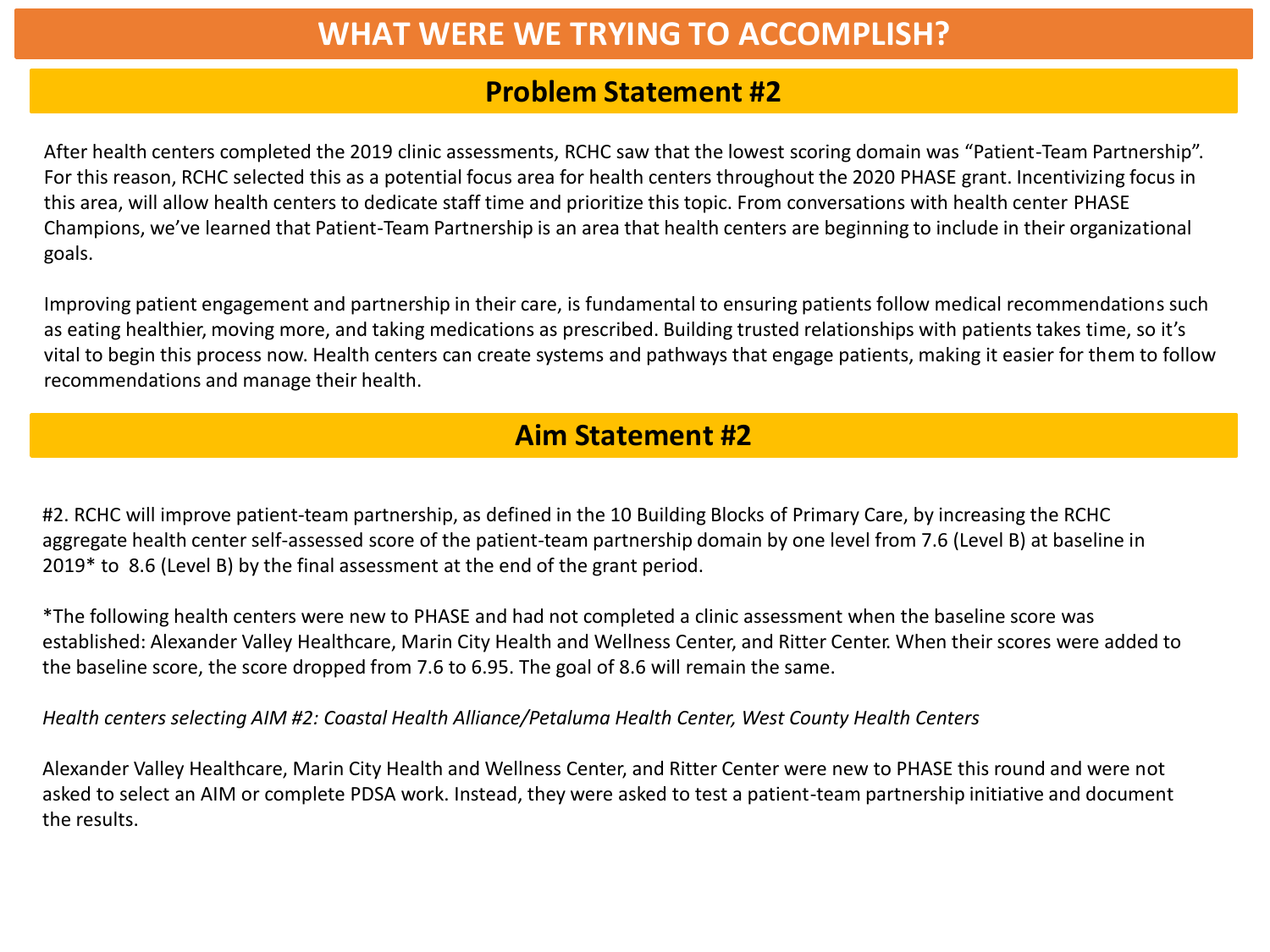### **Our Theories for Change: How We Learned About Our Process**

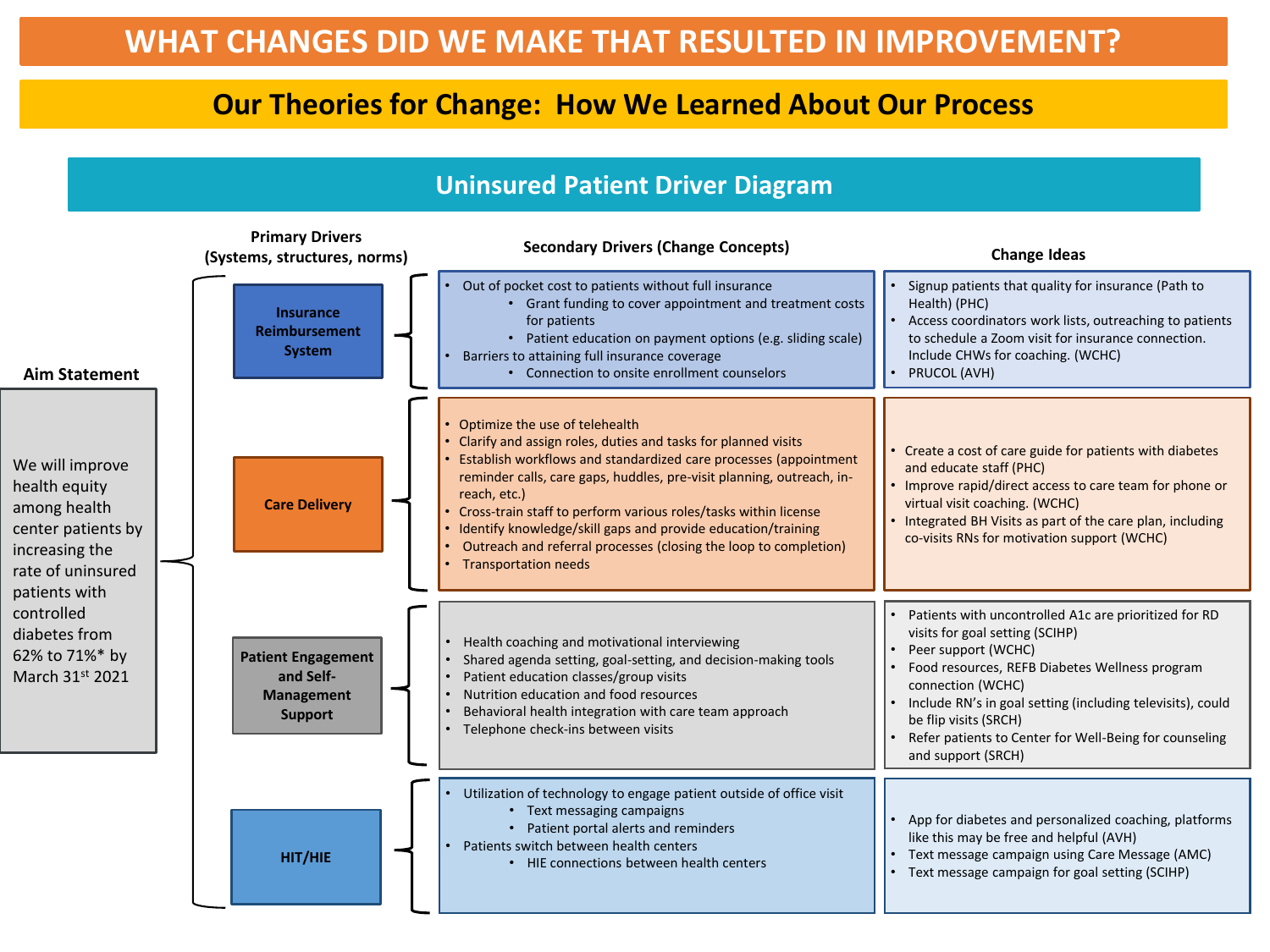# **Our Theories for Change: How We Learned About Our Process**

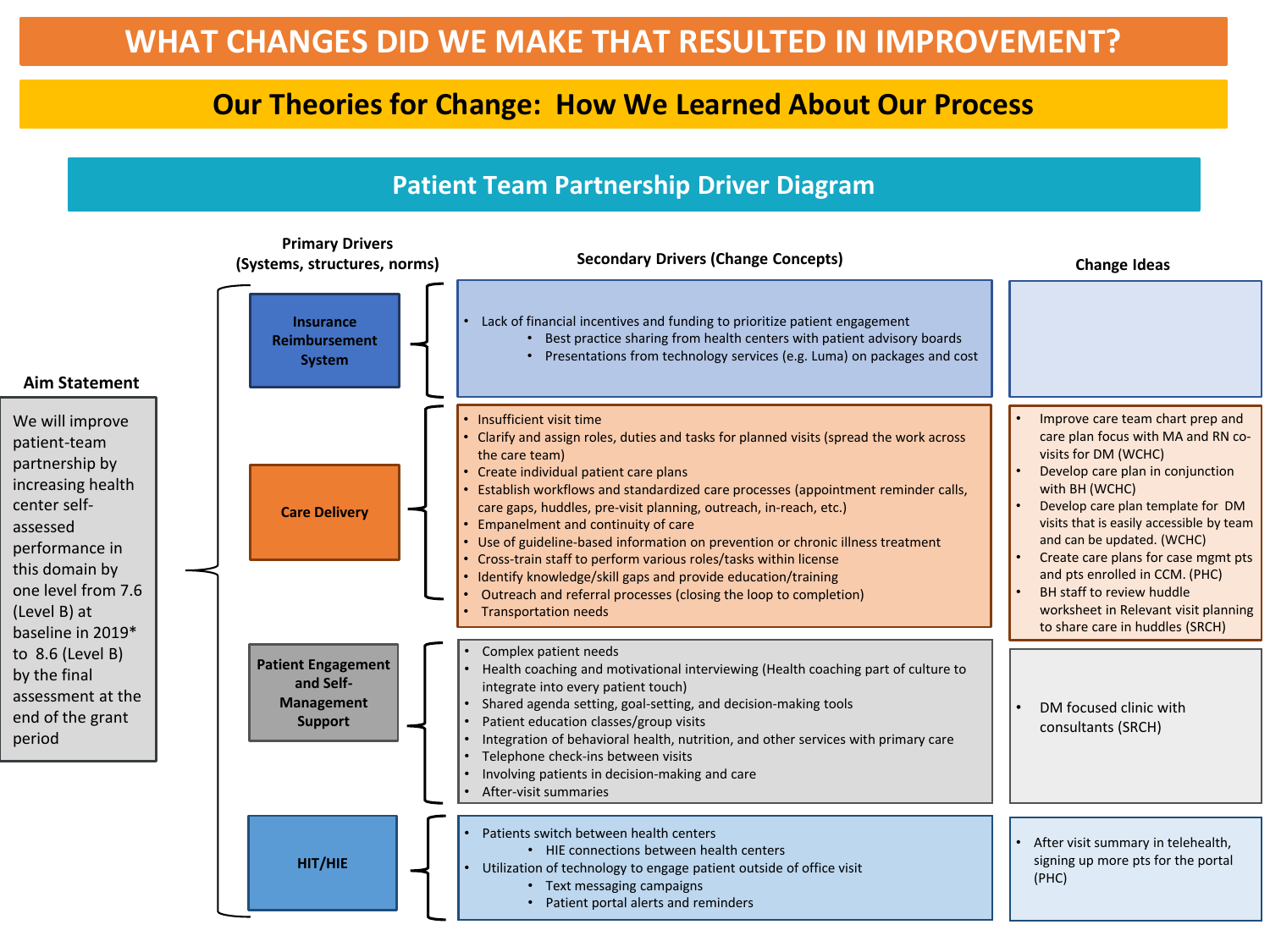### **Process for Selecting Test Ideas**

### **How We Engaged Health Center Leaders, Providers, and Staff**

RCHC engaged health centers through QI coaching and support, facilitating peer sharing, and hosting trainings and other engagement opportunities. Trainings and sharing opportunities were designed based on health center requests, and with their continued input.

QI Coaching & Support:

- Co-designed driver diagrams with health centers during a PHASE Champion meeting
	- Health centers provided edits to the "secondary drivers" created the "change ideas"
- Provided PDSA support and QI coaching during regular health center check-ins
- Published numerous [QI Chat Room podcast e](https://www.rchc.net/blog/qi-chat-room/)pisodes related to PHASE work

Peer Sharing:

- Hosted quarterly PHASE Champion meetings to share program updates and facilitate roundtable sharing between health centers
- Hosted three health center virtual quality tours and shared recordings
- Interviewed Kaiser Permanente Santa Rosa about their PHASE program, and shared recording

Trainings & Other Opportunities :

- Hosted UCSF pharmacy student who provided health centers academic detailing on statin therapy
- Provided SMBP machine expense reimbursement to health centers for uninsured patients
- Offered two UCSF Advanced Management of Diabetes trainings for health center providers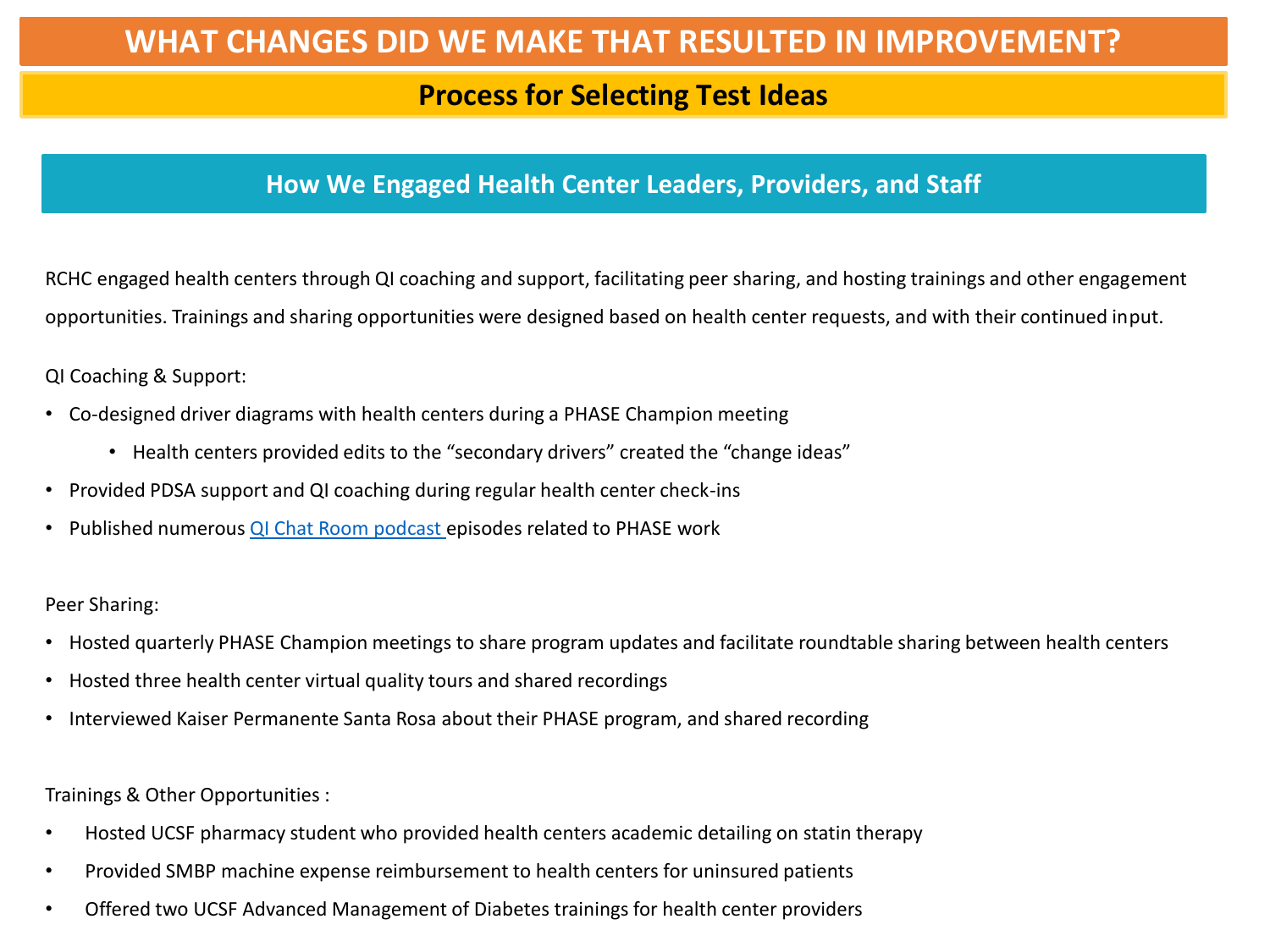### **Process for Selecting Test Ideas**

**How We Engaged the Patient "Voice of the Customer"**

The following health centers interviewed patients over the phone regarding their healthcare experience: Marin City Health and Wellness Center, Ritter Center, and West County Health Center.

Key themes that emerged from West County's interviews:

- Patients were experiencing feelings of **isolation, loneliness, and boredom**.
- Patients **blamed** their lack of self control (i.e. overeating) for their poor health and **struggled** to think of a time they were feeling healthy.
- Patients were **reluctant or unable to find community**.
- Patients **felt disempowered** in themselves to make changes.

As a result of the interviews, the health center is considering offering non-medical, non-health Zoom classes, groups, for social connection.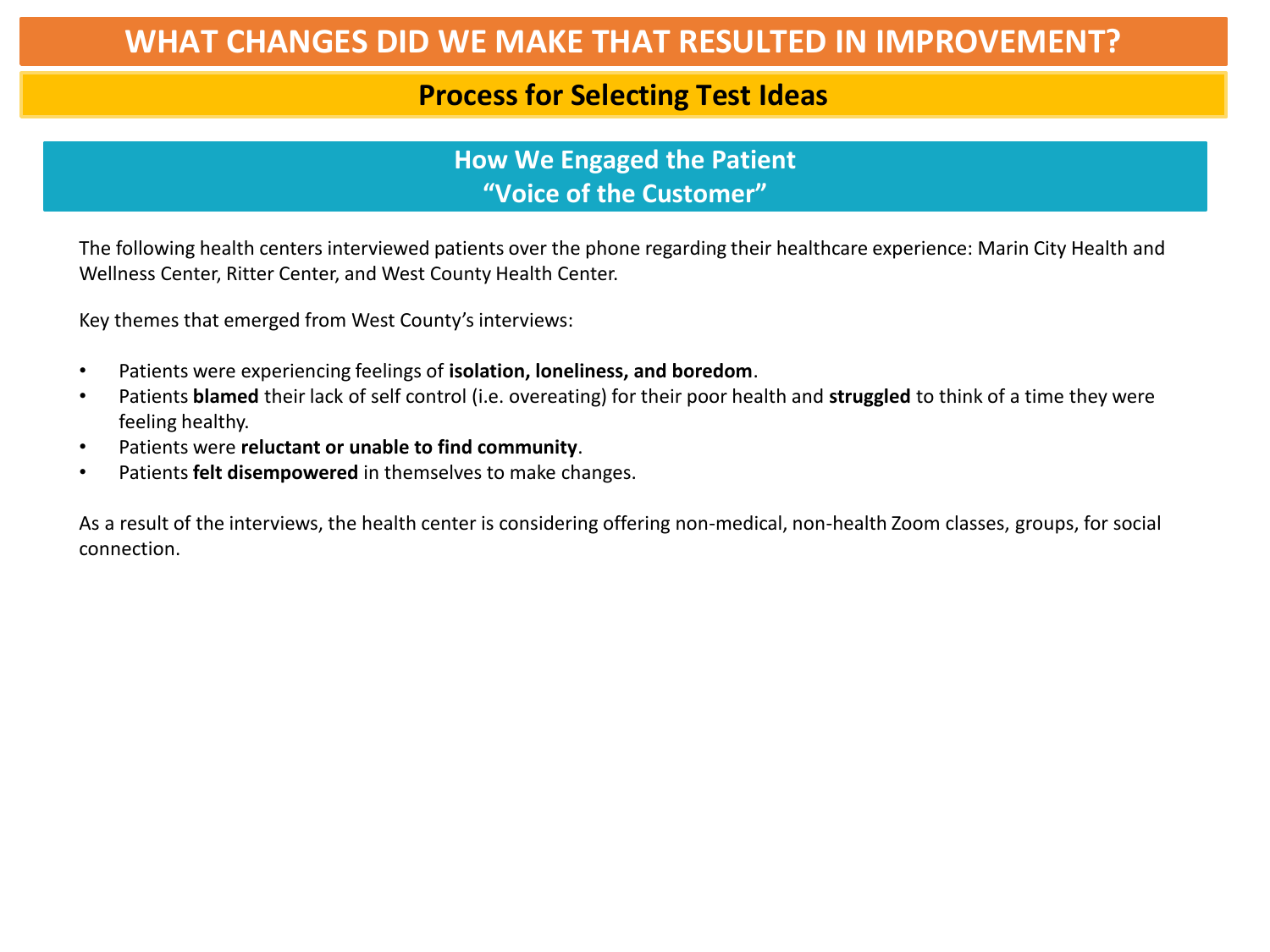# **Changes We Tested**

**What Worked and What Didn't Work**

**Summary of PDSA Work**

RCHC created driver diagrams for our AIM statements. Health centers selected one of the AIM statements, and helped populate "change ideas" during a PHASE Champion meeting.

RCHC provided health centers a PDSA worksheet and tracker. We met virtually with each health center at least once throughout the year to review their PDSA work and provide QI coaching as needed.

PDSA Highlights:

- Student pharmacist blood pressure clinic over WebEx
- CareMessage for collecting blood sugar readings and assessing patient confidence to make healthy choices
- Referral to Center for Well-Being for BP control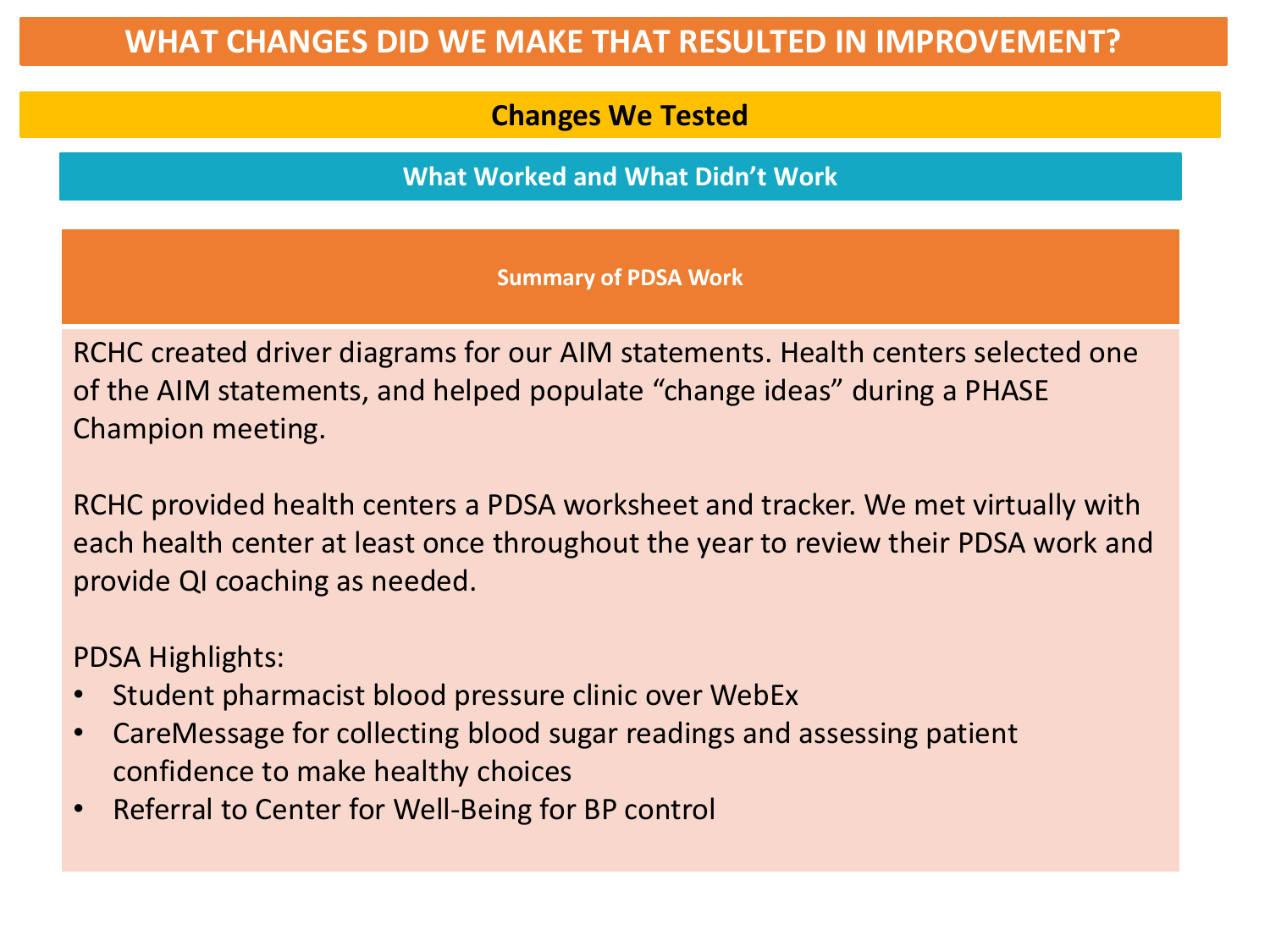# **Changes We Tested**

### **What Worked and What Didn't Work**

### **Alliance Medical Center PDSA Work**

**AIM Statement:** Alliance Medical Center will decrease the percentage of adult patients with type 1 or 2 diabetes whose most recent HbA1C is greater than 9% from 38.03% to 35% by December 31, 2021.

**PDSA Being Tested:** 25 Week CareMessage Diabetes Program for adult patients with type 1 or 2 diabetes with recent A1C greater than 9% to determine which of these patients is not confident in making healthy choices to help lower their blood sugar level.

#### **Results & Key Learnings:**

Most of the patients enrolled in the program see the importance of managing their blood sugar and most of them are willing to make healthy choices to help manage their blood sugar level. Most of the patients are also willing to change their eating habits to help lower their blood sugar level.

- We will continue with the CareMessage Diabetes Program since the patients will answer different questions pertaining to managing their diabetes. This will help us know which of these patients are ready to embark on this journey of helping manage their diabetes. We will also reach out to patients who opted out of the program and get the reasons for opting out. Our health coaches have already started offering ZOOM group classes for the patients who replied that they are not confident in making healthy choices to help manage their blood sugar levels.
- This approach helps our health coaches to know what medication these patients are taking for their diabetes which helps them to better educate the patients well. The health coaches can easily make outreach calls to patients not taking any medication for their diabetes and offer them some education about the importance of taking medication for diabetes.
- We will continue to ask these patients if they are short of diabetes medication and narrow the search down to our diabetic uninsured patients and have our medical assistants make outreach calls to these patients and schedule them for appointments.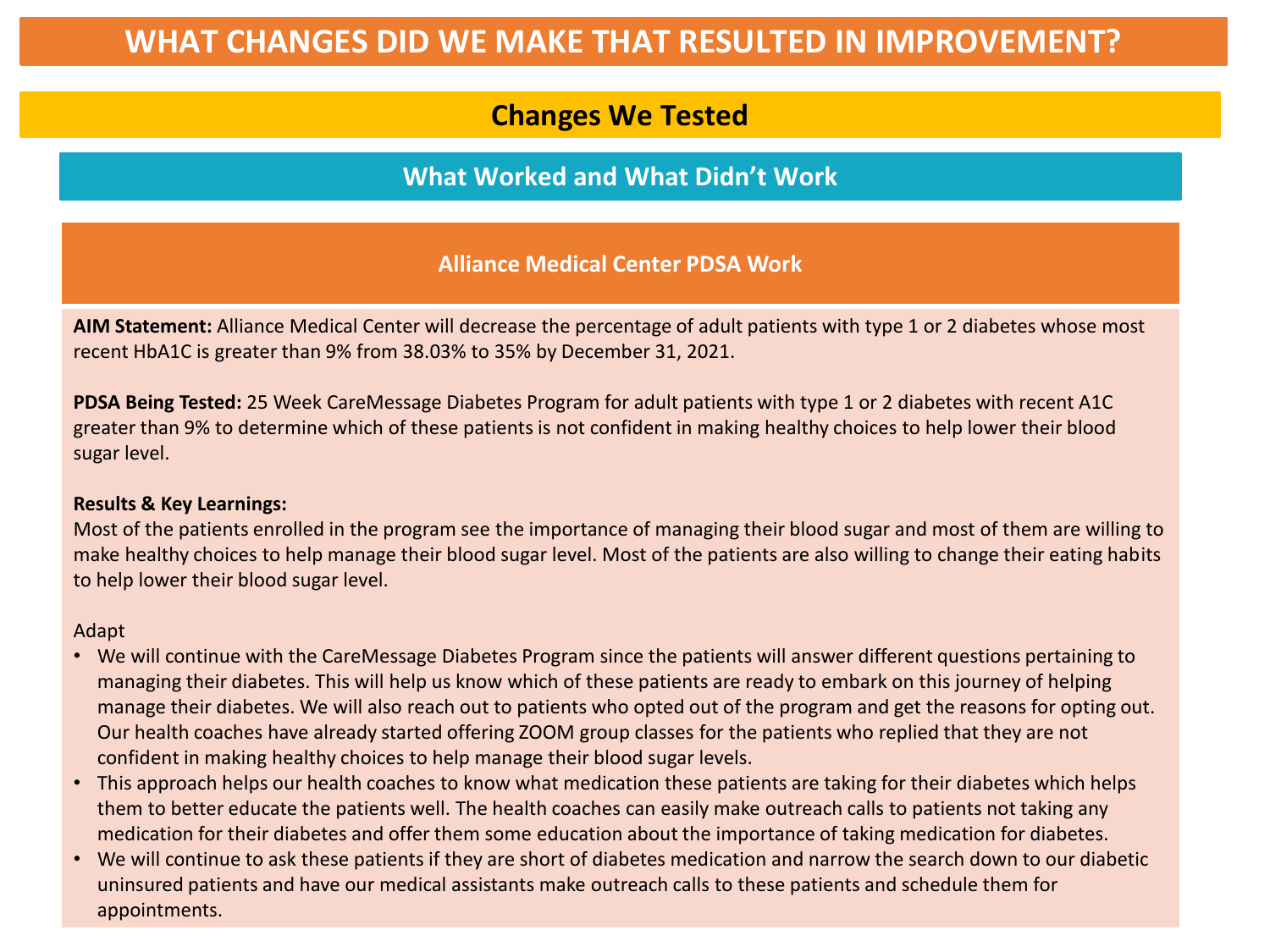# **Changes We Tested**

### **What Worked and What Didn't Work**

### **Marin Community Clinics PDSA Work**

**AIM Statement:** In order to prevent poor outcomes for our patients with diabetes in an equitable way, we aim to increase the percentage of uninsured patients with diabetes mellitus at Marin Community Clinics with an A1C<9% from 61% on September 1, 2020 to 70% by 6/1/2021.

**PDSA Being Tested:** Whether interactive text messaging is an effective way for uninsured patients with diabetes to report blood sugar control.

#### **Results & Key Learnings:**

Patients were more receptive and responsive than expected to the concept of sending in blood sugars by text. Learnings were that some patients sent in all their blood sugars and many added additional info to the return text, indicating that a little more information about how to text in their numbers may be helpful. More clear instructions about how to send back the BS data by text were successful in further cycles of testing.

#### Adapt

• We tested the interactive text messaging on a larger group of patients, however had a lower response among this larger group. In light of the possible interference from the holiday (responses were requested on 12/24), we will plan to send another round of texts to this same group in early 2021 to see if we receive more useful responses. We plan to wait for the Luma platform to be in place before continuing this PDSA.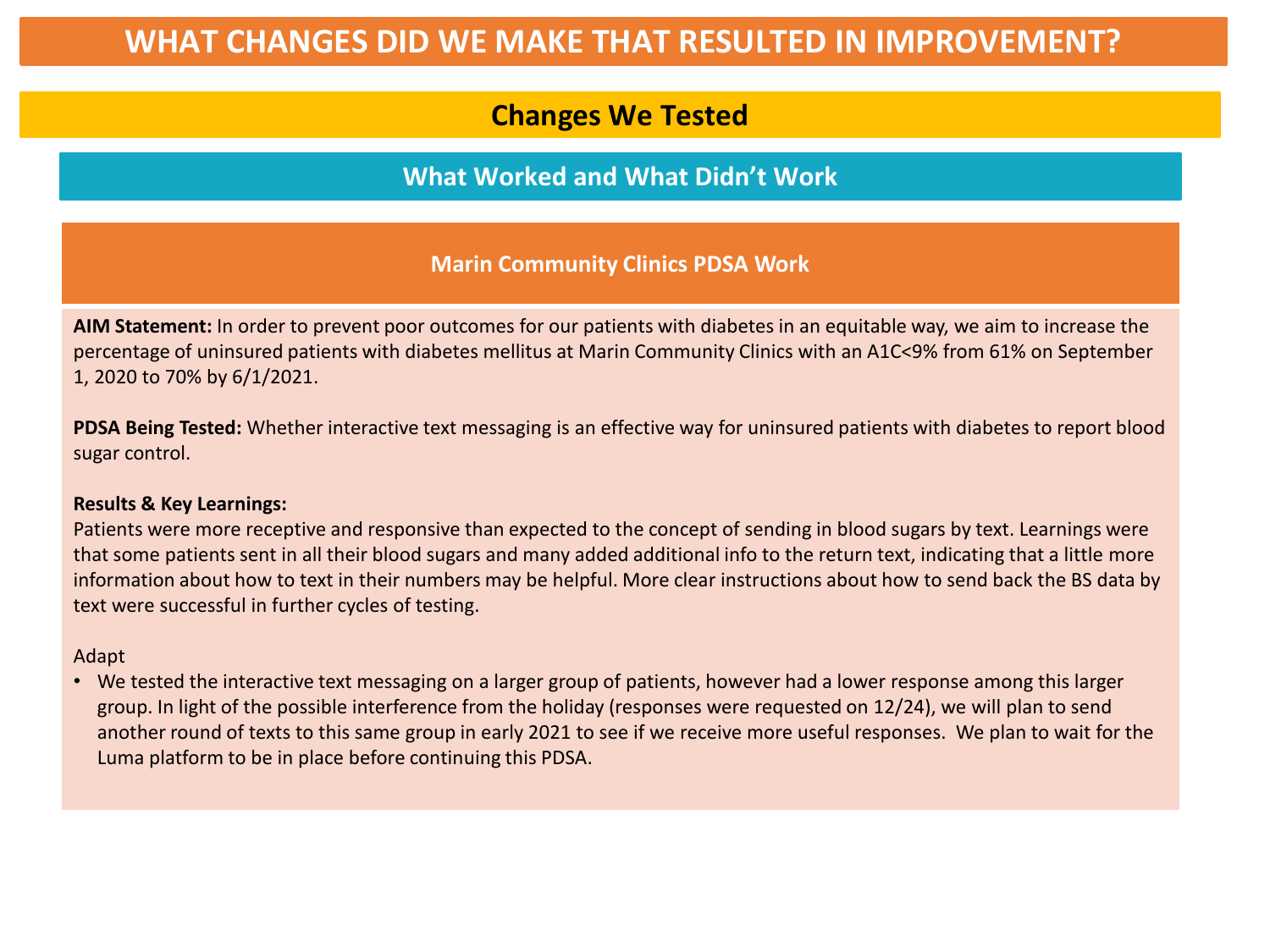# **Changes We Tested**

### **What Worked and What Didn't Work**

### **Petaluma Health Center PDSA Work**

**AIM Statement:** Improve the Patient-Team partnership for patients with hypertension by increasing the number of patients who are able to monitor their blood pressure at home and have it recorded in the electronic health record from 0 to 500 patients by Dec 31<sup>st</sup>, 2020.

**PDSA Being Tested:** Offer a pharmacist-led BP clinic over Webex to capture BP readings for patients with hypertension and help bring BP under control if elevated.

#### **Results & Key Learnings:**

Some patients had difficulty navigating Webex and did not have their BP cuff with them. Throughout the PDSA cycles, the scheduling and number of patients seen increased.

- We will try to spread the word about the correct way to schedule and educate patients about Webex.
- We will remind patients that this is a virtual visit and to have their BP monitor with them.
- We will centralize the appointment confirmation process to explain Webex.
- This virtual clinic will continue in 2021.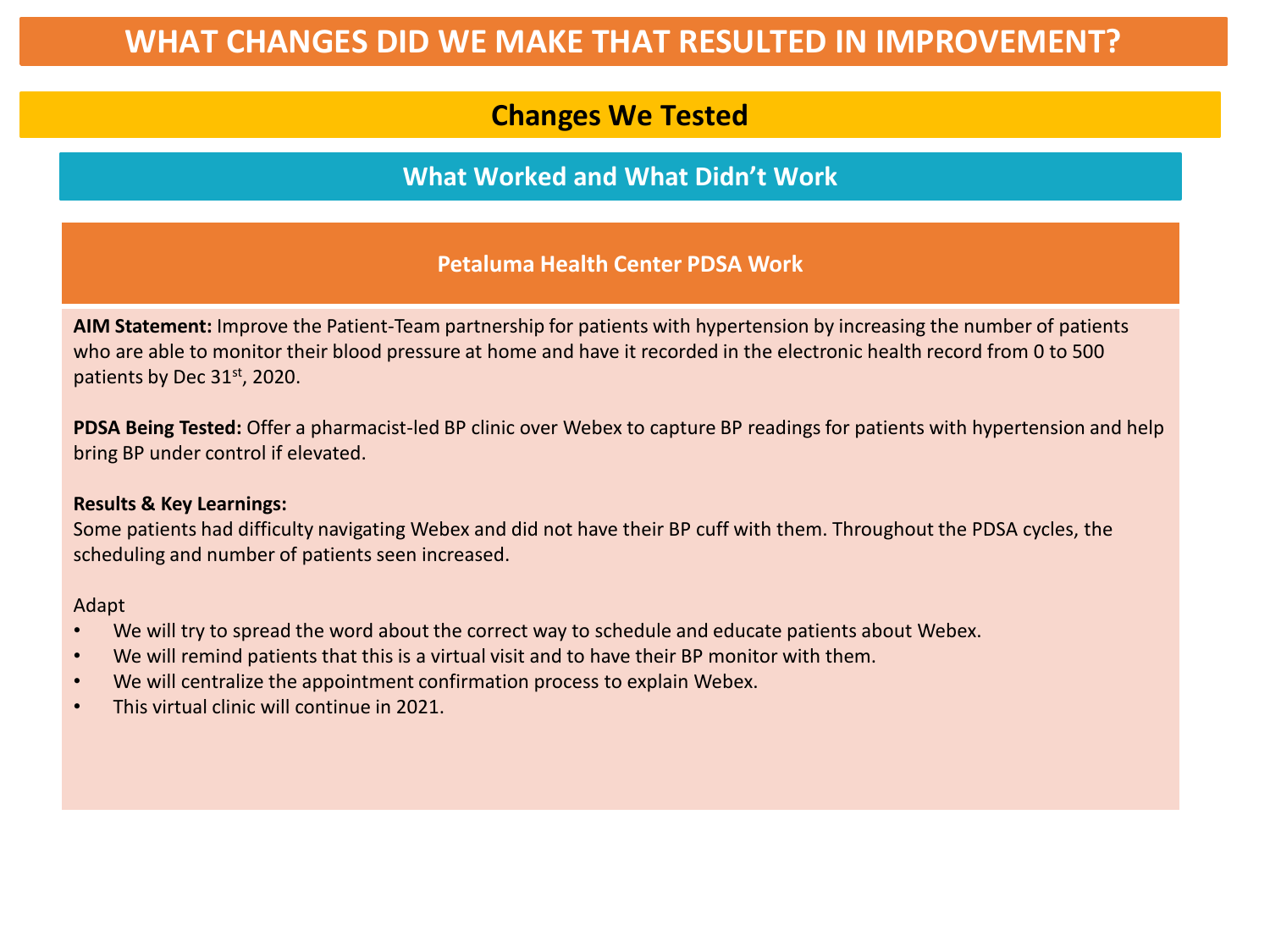# **Changes We Tested**

**What Worked and What Didn't Work**

**Santa Rosa Community Health PDSA Work**

**AIM Statement:** Develop a system that will improve access to SMBP kits for uninsured patients by December 31, 2020.

**PDSA Being Tested:** Patient referrals to the Center for Well-Being's (CWB) Blood Pressure Program.

#### **Results & Key Learnings:**

The patients who declined the referrals to CWB wanted to go home and try the BP Monitor Kit out for themselves. The care team thought patients weren't incentivized to go to the CWB since they were already given a home BP Monitor Kit as part of the visit that day. The referral process wasn't tested with uninsured patients who don't quality for a free BP Monitor Kit.

#### Abandon

• The first approach was abandoned since the lead provider was mainly seeing Partnership patients that were getting BP Monitor Kits during the visit already. The patients that were already receiving a BP Monitor Kit through Partnership weren't particularly motivated to get referred to the Center for Well-Being. This doesn't seem to be the best way to reach uninsured patients who need a BP Monitor Kit.

- The lead provider continued to refer some patients to the Center for Well-Being. New Care Coordinators are starting at the health center and will be enrolling a panel of patients (many uninsured) that have diagnoses of HTN and DM. They will be working in collaboration with the Center for Well-Being and their BP Program (Carium Project) to coach and case manage patients, helping them achieve their health goals. The Care Coordinators will have access to BP Monitor Kits that they can distribute for free to uninsured patients. We think this direct outreach from the Care Coordinators (with and without referrals from providers) will be a better way to improve access to SMBP Kits for uninsured patients.
- We could also try texting uninsured patients with HTN and offering the free BP Monitor Kit.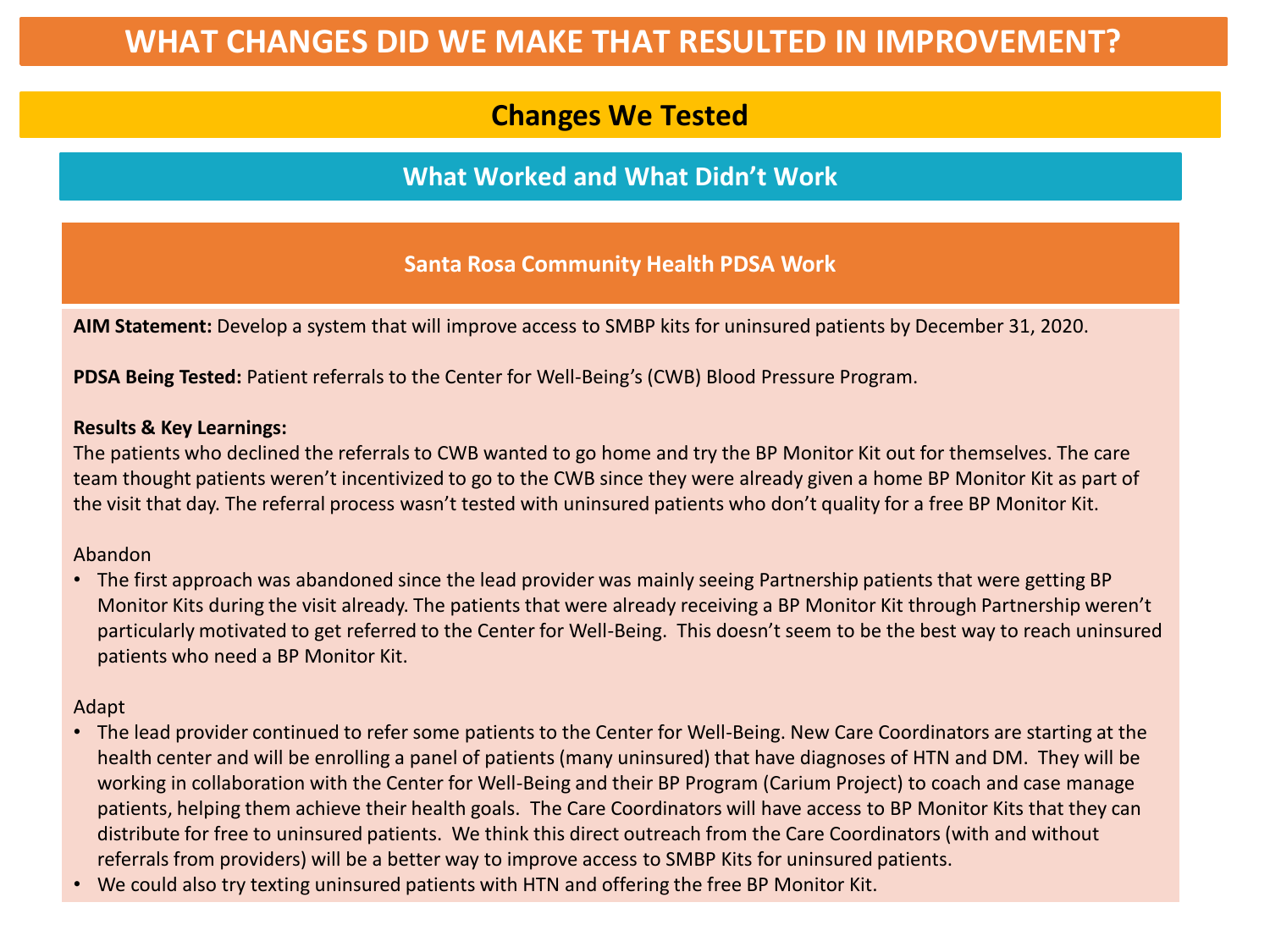# **Changes We Tested**

### **What Worked and What Didn't Work**

### **West County Health Center PDSA Work**

**AIM Statement:** We will increase the percentage of uninsured patients not at goal with a PHASE Care Plan complete from 32% to 40% by 12/31/2020 (subpopulation of total PHASE population).

**PDSA Being Tested:** Patient interviews of multiple different demographics: Spanish Speakers, working adults, younger age group.

#### **Results & Key Learnings:**

It was difficult to translate the process to someone completely outside of the project. The team is working from home and do not have access to call out using the clinic's phone line. The team was hesitant to leave a voice mail (requesting a call back) with a personal cell phone number, however didn't want to block their number either, afraid that no one would answer a blocked call. The team found the majority of patients were busy and unreachable during business hours.

Abandon

• Having a Spanish speaking Medical Assistant, outside of the project team, conduct the interviews.

- The team will go into the office and make calls from the organization's phone line.
- The team will trial a voice message text for younger patients, allowing the patient to respond on their own time and still maintain the integrity of the back-and-forth dialog. This provides time flexibility. West county needs to investigate with its IT department how to call out on a personal cell phone using a WCHC caller ID.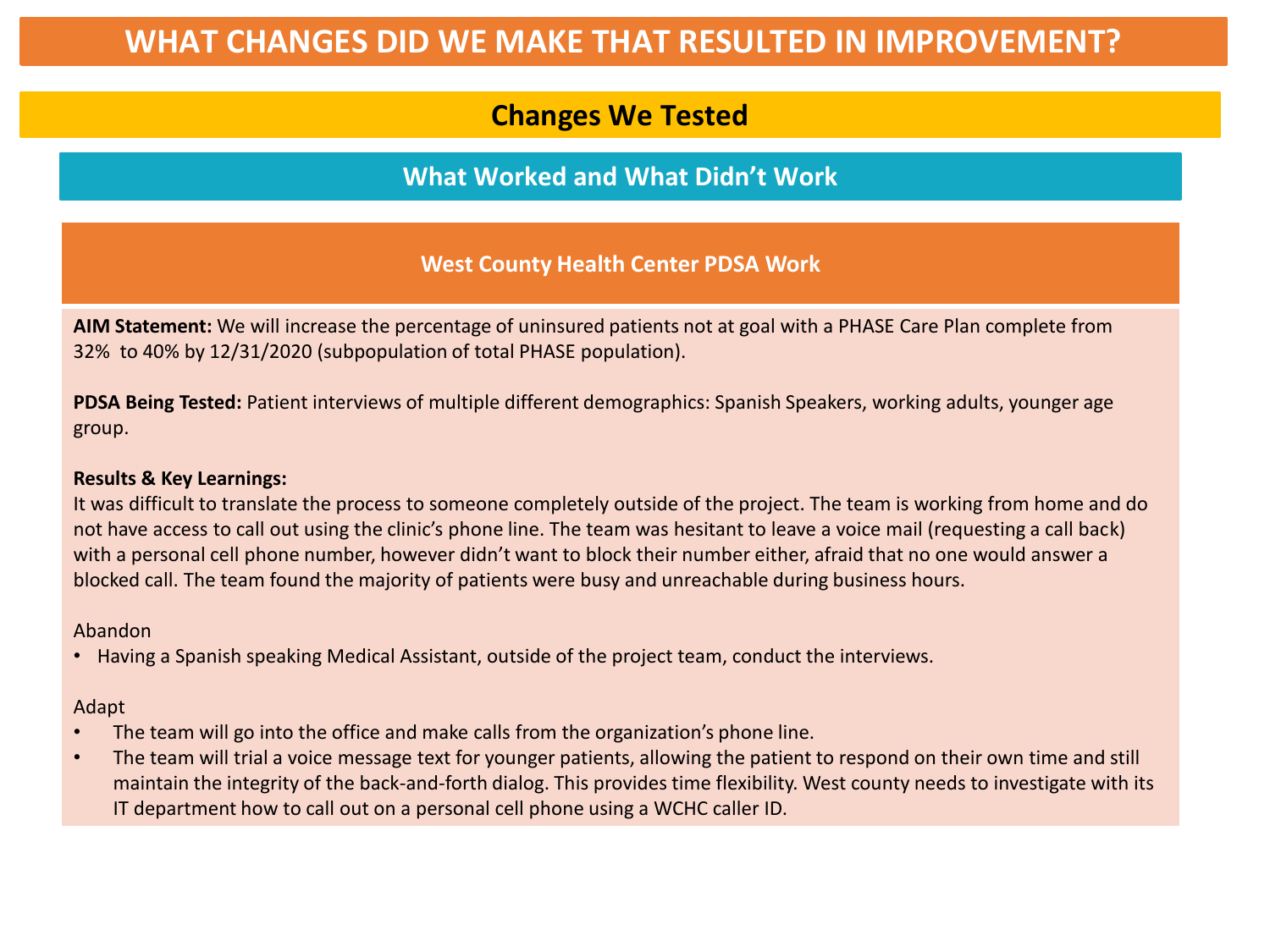| How Did We Know the Changes Were An Improvement?                                       |                                                                                                                                                                    |                   |          |  |  |
|----------------------------------------------------------------------------------------|--------------------------------------------------------------------------------------------------------------------------------------------------------------------|-------------------|----------|--|--|
| <b>What We Measured</b>                                                                |                                                                                                                                                                    |                   |          |  |  |
| <b>Measures Set</b>                                                                    |                                                                                                                                                                    |                   |          |  |  |
| <b>Measure Type/Name</b>                                                               | <b>Description/ Specifications</b>                                                                                                                                 | <b>Baseline %</b> | Target % |  |  |
| <b>Outcome (Directly related to the aim):</b>                                          |                                                                                                                                                                    |                   |          |  |  |
| Hemoglobin A1c Control<br>$(< 9\%)$                                                    | Percentage of patients 18-75 years of age with<br>diabetes who had hemoglobin A1c (HbA1c) less<br>than or equal to 9.0 percent during the<br>measurement period.   | 62%               | 71%      |  |  |
| Health center self-<br>assessed performance in<br>"Patient-Team<br>Partnership" domain | Sum of PHASE health centers self-assessed scores<br>in "patient-team partnership" domain divided by 10<br>(number of participating health centers)                 | 6.95              | 8.6      |  |  |
| <b>Process (Steps to achieve outcome):</b>                                             |                                                                                                                                                                    |                   |          |  |  |
| Uninsured<br>Comprehensive<br><b>Diabetes Care (HbA1c</b><br>Testing)                  | Percentage of uninsured patients 18-75 years of<br>age with diabetes who had a primary care visit and<br>hemoglobin A1c (HbA1c) test during the last 12<br>months. | 93%               | 90%      |  |  |
| Patients enabled in<br>patient portal                                                  | Percentage of patients with a primary care visit<br>during the month who have an enabled patient<br>portal status                                                  | 36%               | 38%      |  |  |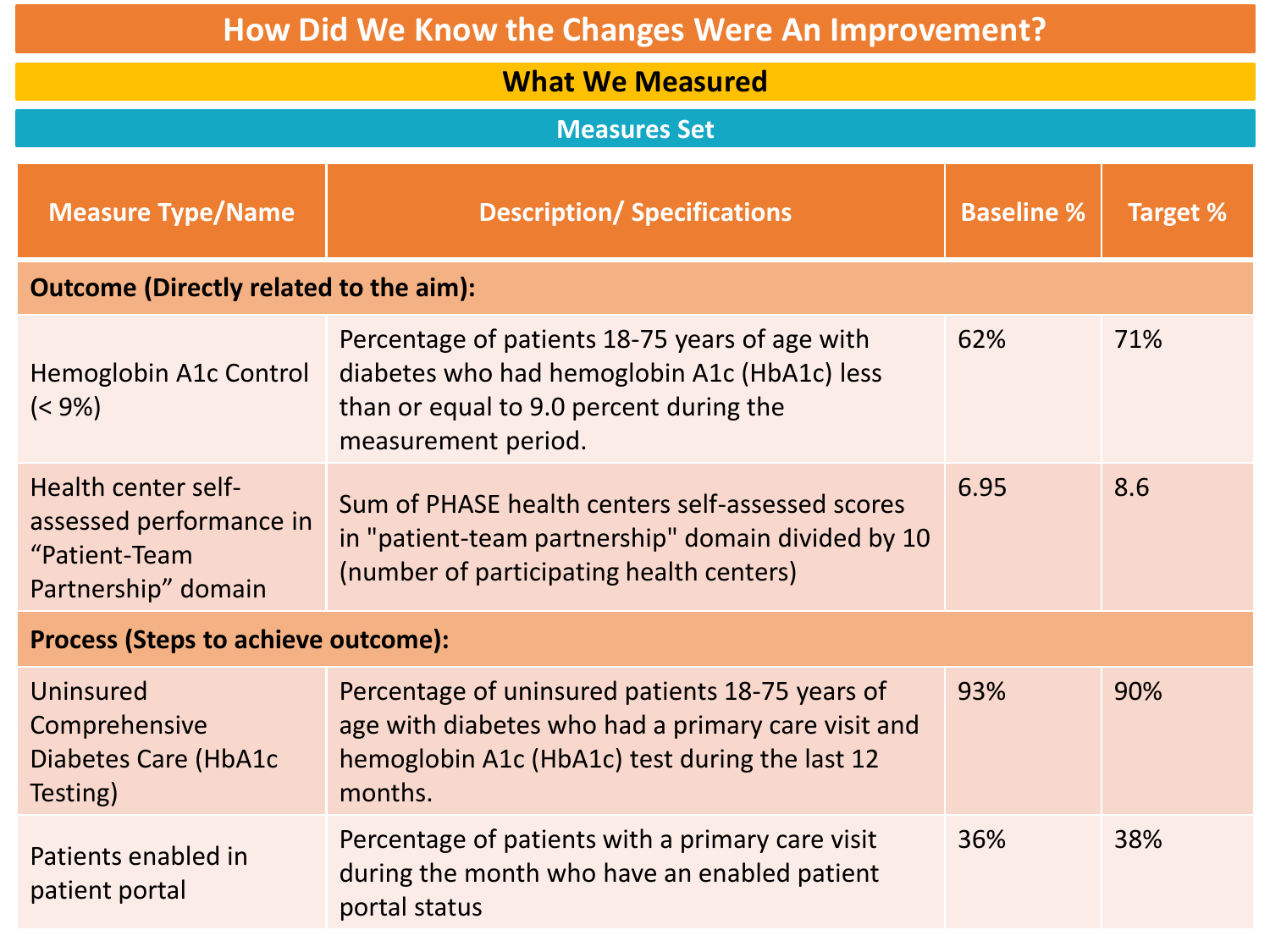| <b>How Did We Know the Changes Were An Improvement?</b>          |                                                                                                                                                                  |                   |          |  |  |
|------------------------------------------------------------------|------------------------------------------------------------------------------------------------------------------------------------------------------------------|-------------------|----------|--|--|
| <b>What We Measured</b>                                          |                                                                                                                                                                  |                   |          |  |  |
| <b>Measures Set</b>                                              |                                                                                                                                                                  |                   |          |  |  |
| <b>Measure Type/Name</b>                                         | <b>Description/Specifications</b>                                                                                                                                | <b>Baseline %</b> | Target % |  |  |
| <b>Balancing (Unintended impact/consequence):</b>                |                                                                                                                                                                  |                   |          |  |  |
| Uninsured nephropathy<br>screening or evidence of<br>nephropathy | Percentage of uninsured patients 18-75 years of<br>age who had a diagnosis of diabetes with a recent<br>nephropathy screening test or evidence of<br>nephropathy | 86%               | 84%      |  |  |
| Total telehealth visits<br>out of total primary care<br>visits   | Percentage of telehealth visits during the month<br>out of all primary care visits                                                                               | 0%                | 40%      |  |  |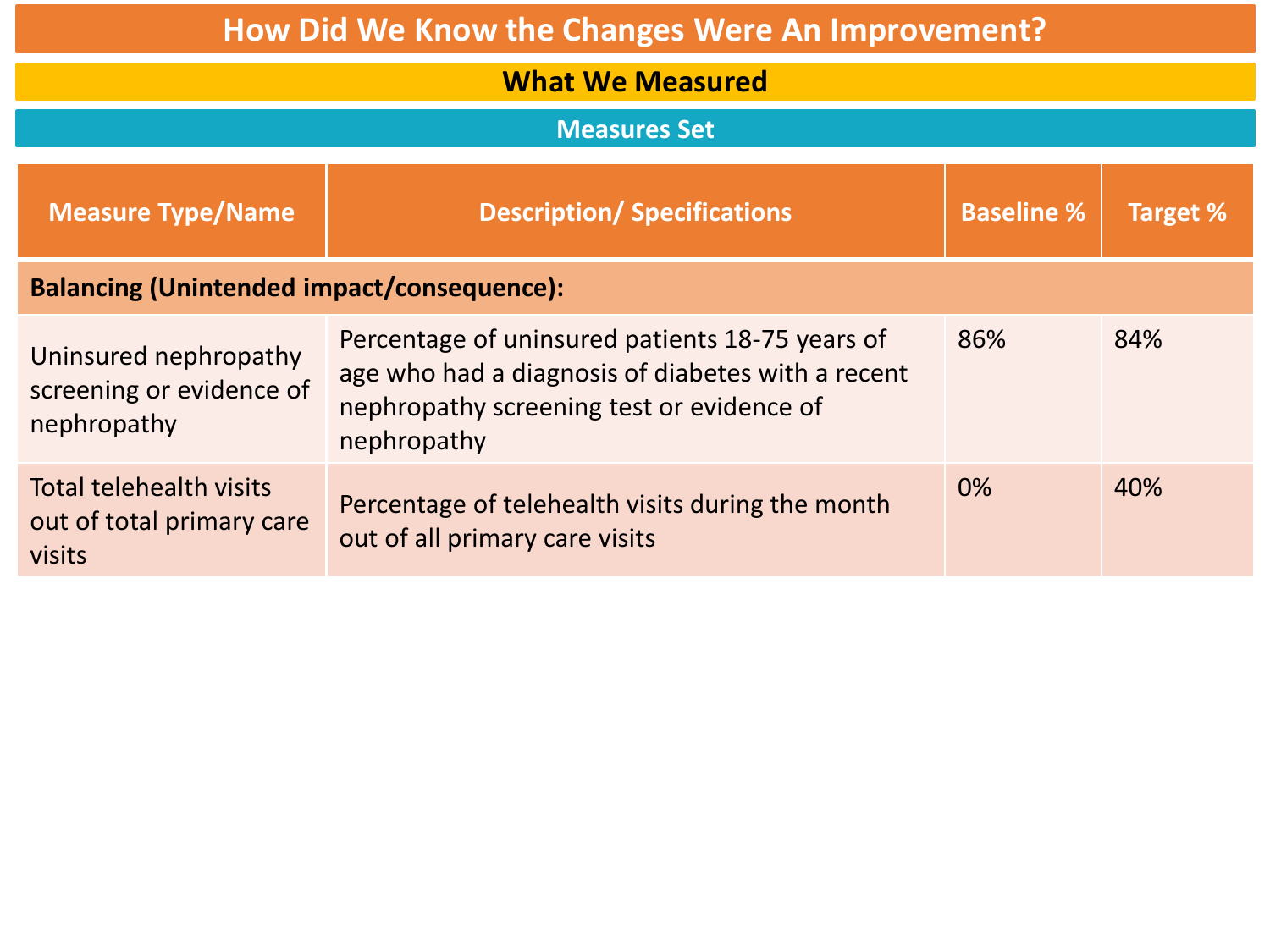### **Results: Run Charts**

### **Outcome**



\*Data includes AMC and WCHC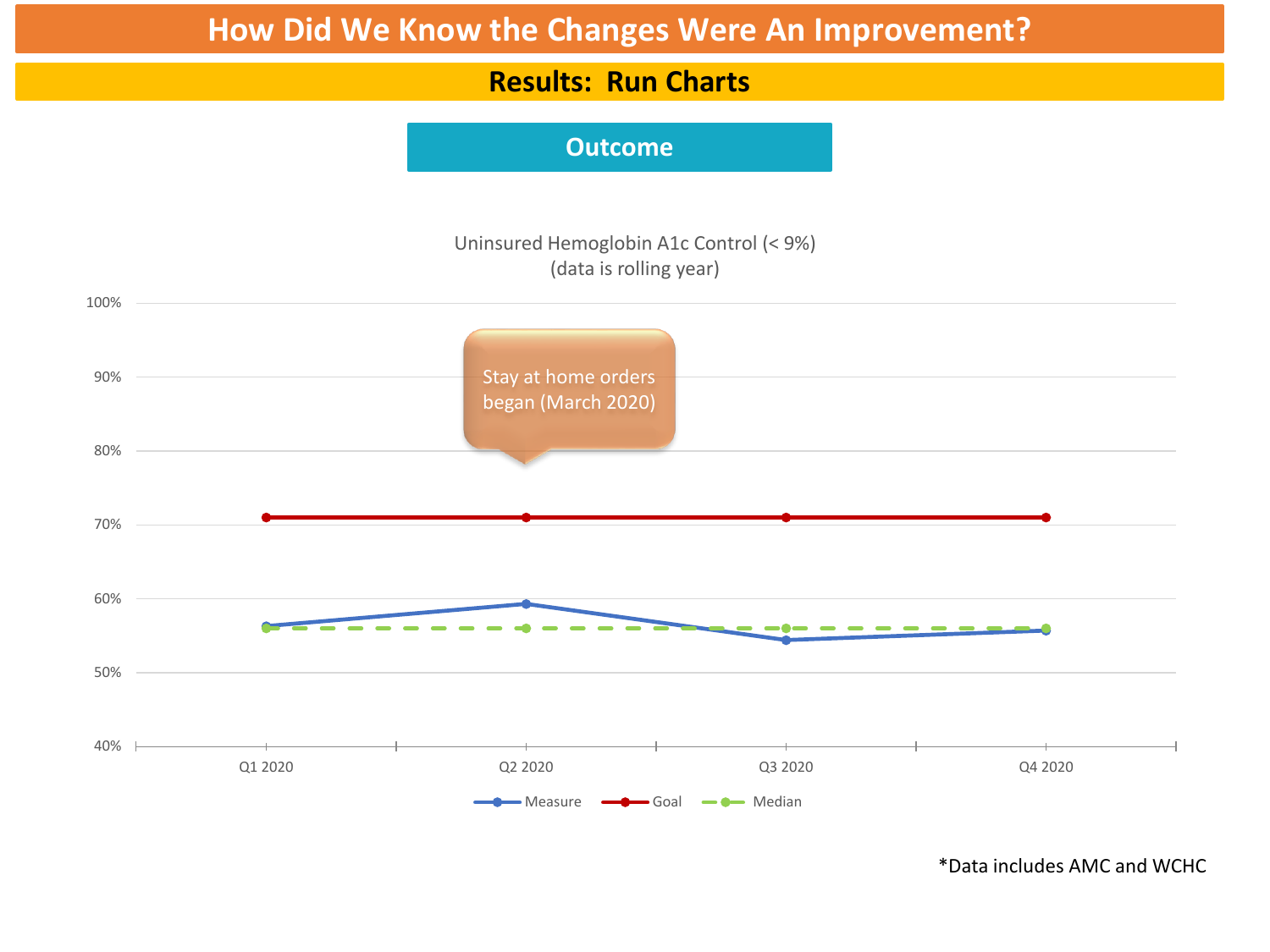### **Results: Run Charts**

### **Outcome**

### Patient-Team Partnership Performance



\*Baseline data includes AMC and WCHC Final data includes only AMC, AVH, MCC, RC, SRCH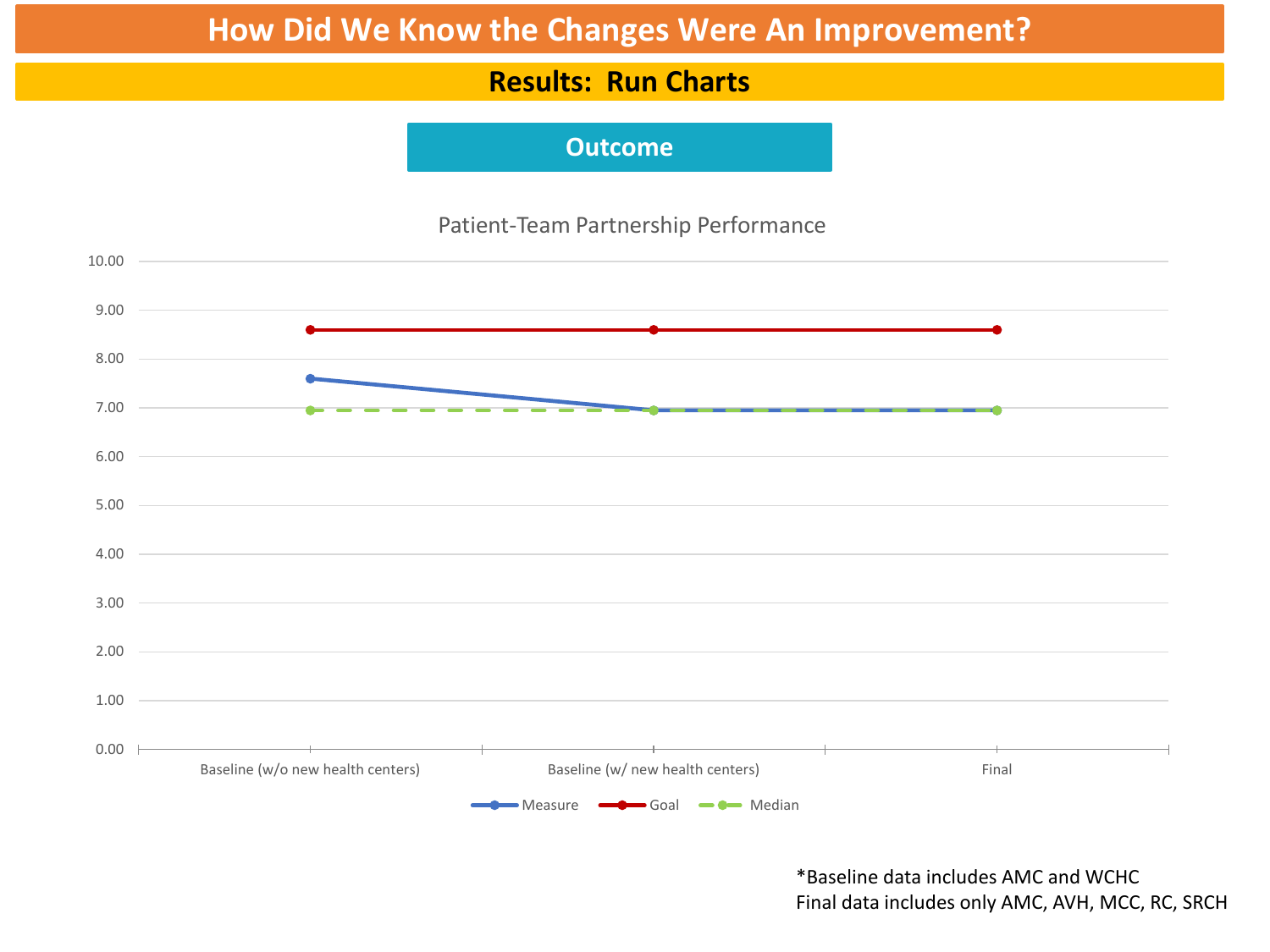### **Results: Run Charts**



\*Data does not include AMC and WCHC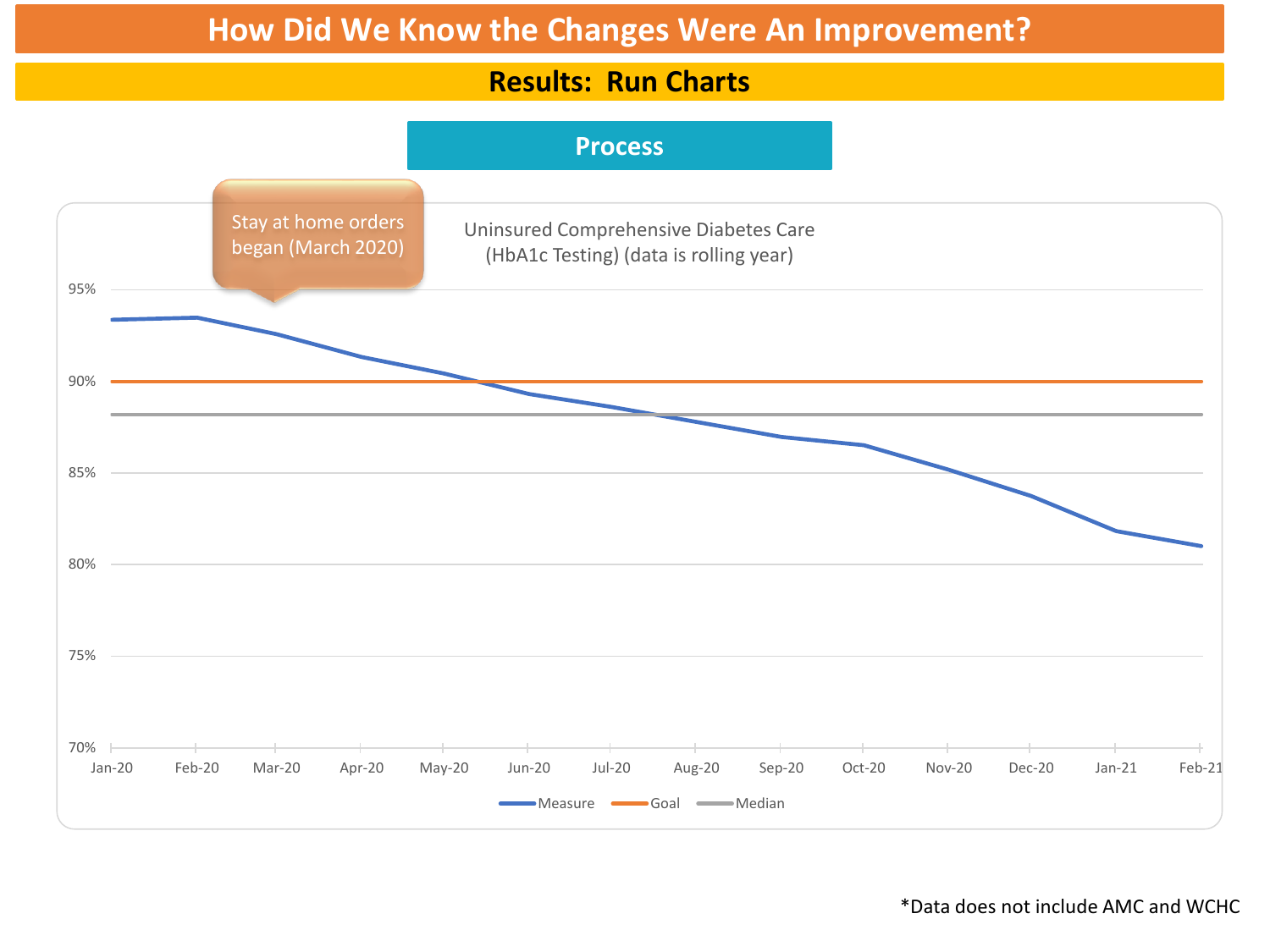### **Results: Run Charts**

### **Process**



\*Data does not include AMC and WCHC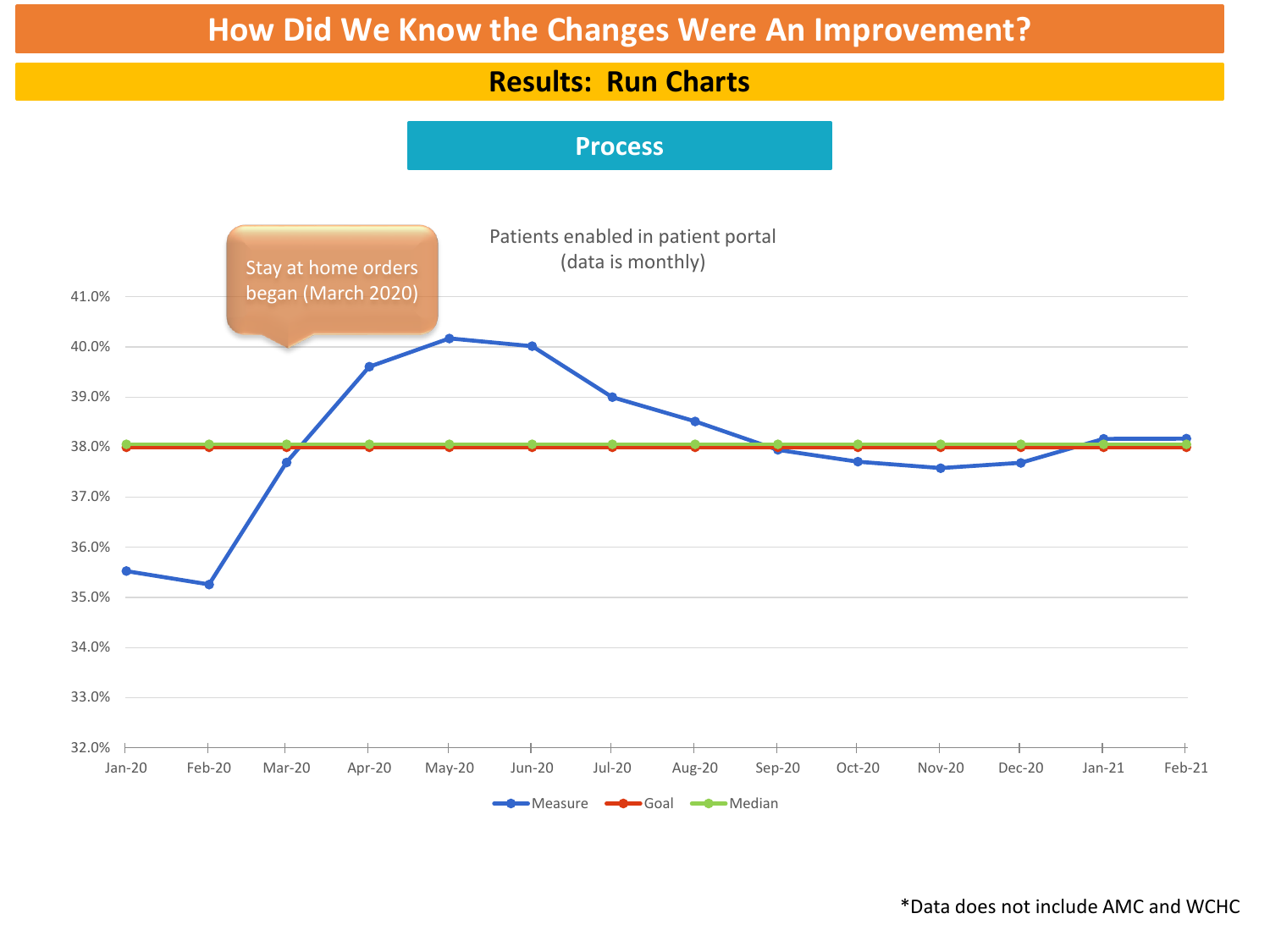### **Results: Run Charts**

### **Balancing**



\*Data does not include AMC and WCHC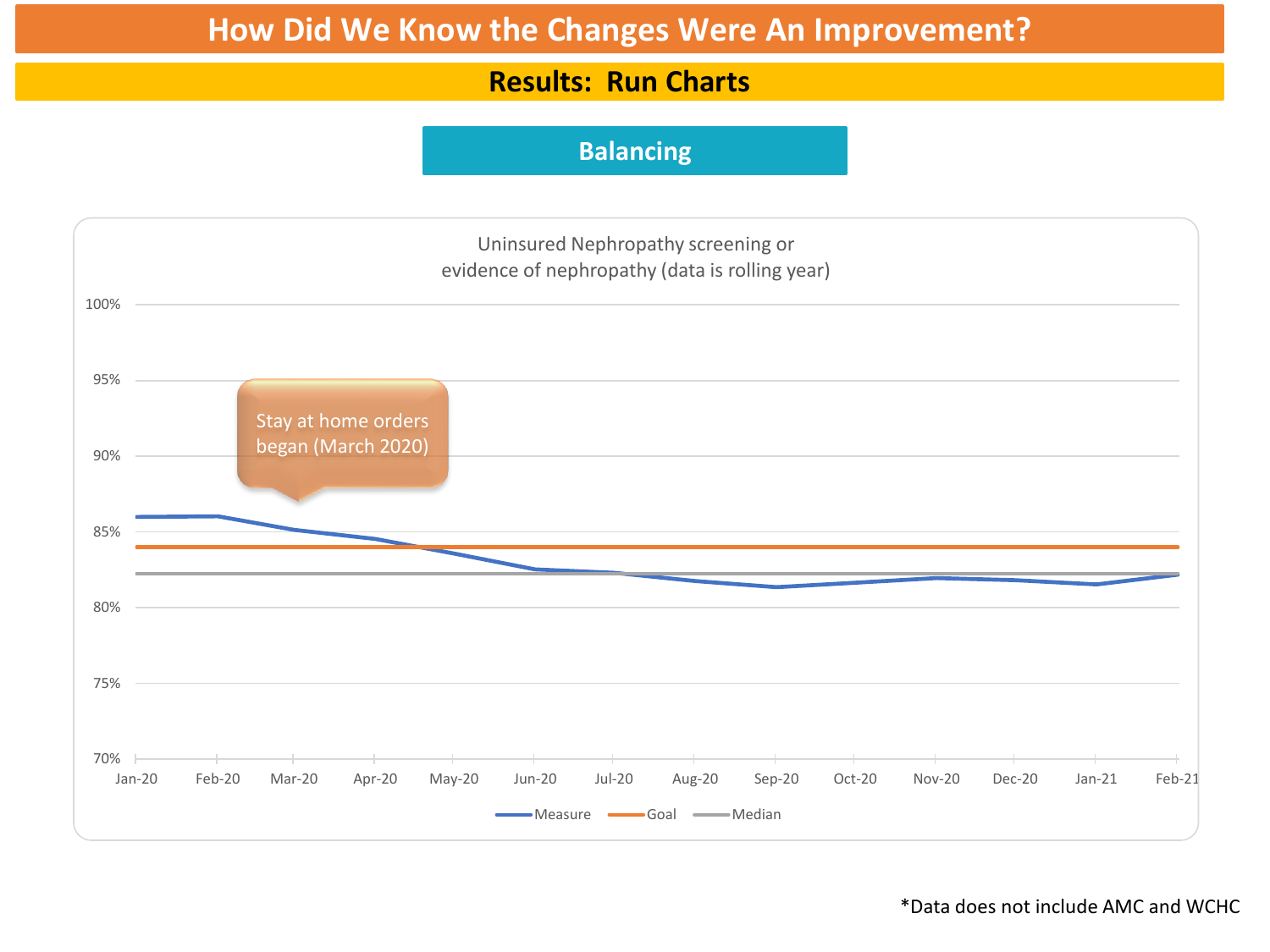### **Results: Run Charts**

### **Balancing**



\*Data does not include AMC and WCHC. Data includes dental office visits and teledentistry.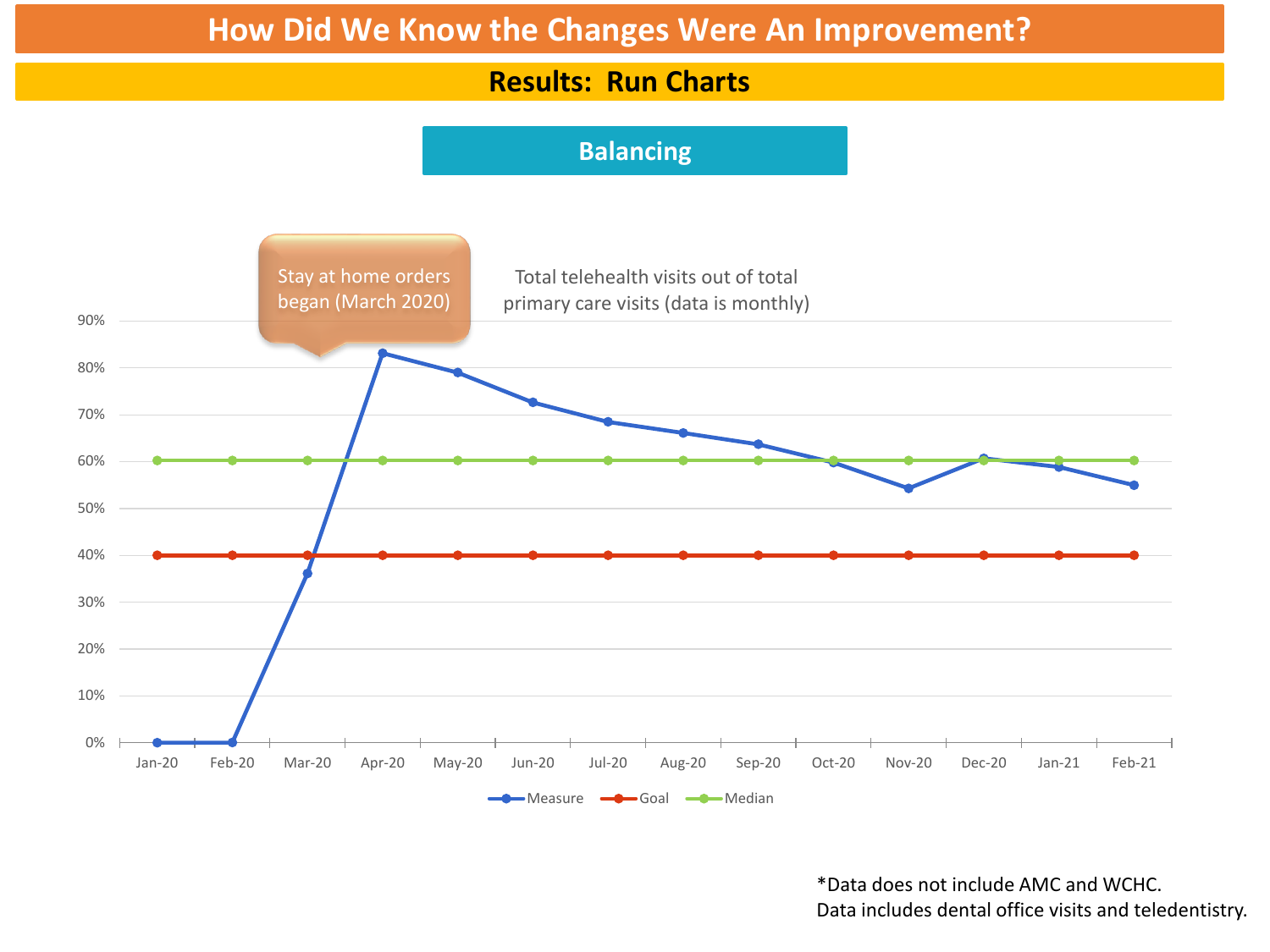# **Here's What We Learned**

# **Bright Spots/Accomplishments**

Bright Spots:

- Despite the pandemic, we were able to execute our PHASE workplan
- RCHC's PHASE team and health center PHASE teams were nimble and adaptable to everchanging situations
- RCHC convened telehealth workgroups and sessions for health centers to learn and share best practices

Accomplishments:

- Interviewed Kaiser Permanente Santa Rosa about their PHASE program
- Hosted three health center virtual quality tours
- Hosted quarterly PHASE Champion meetings
- Reported quarterly data
- Supported health center completion of baseline and final clinic assessments
- Hosted UCSF pharmacy student who provided health centers academic detailing on statin therapy
- Provided PDSA support and QI coaching during regular health center check-ins
- Published numerous QI Chat Room podcast episodes related to PHASE work
- Provided SMBP machine expense reimbursement to health centers for uninsured patients
- Offered two UCSF Advanced Management of Diabetes trainings for health center providers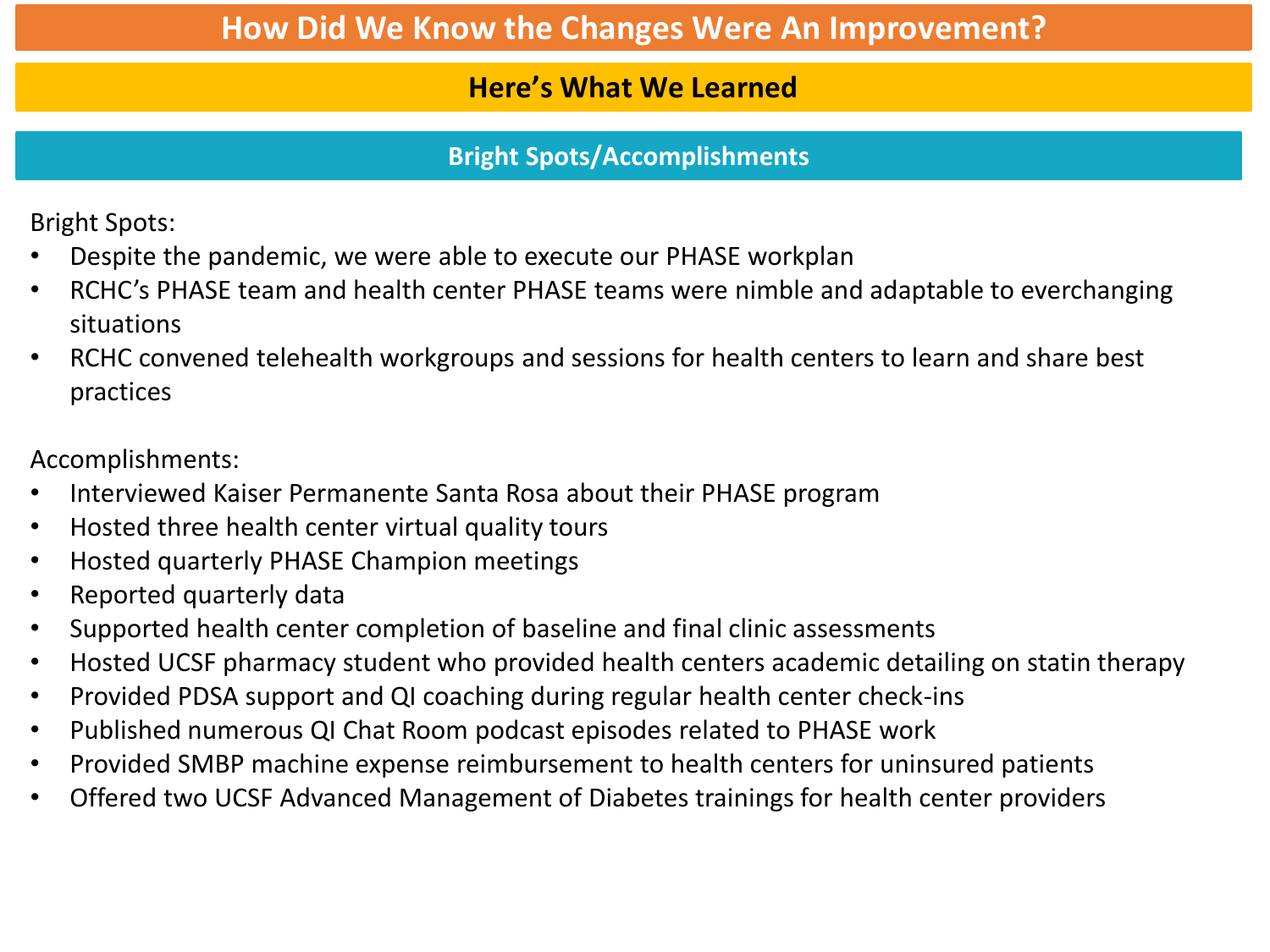### **Here's What We Learned**

**The Challenge of the COVID-19 Pandemic**

The COVID-19 pandemic has challenged everyone in unique ways. For health centers it required them to switch operations to function remotely practically overnight. In addition to getting many staff members setup remotely, they quickly had to figure out how to implement telehealth visits (including workflows, billing, etc.) for all patients.

### **Overall Challenges**

| <b>Challenge</b>                             | <b>How We Overcame/Resolution</b>                                                                                                                                                                                        |
|----------------------------------------------|--------------------------------------------------------------------------------------------------------------------------------------------------------------------------------------------------------------------------|
| Remote work and telehealth                   | Work with IT departments to get staff setup remotely.<br>Collaborate as a coalition to share best practices for<br>implementing telehealth on a wide scale.                                                              |
| Declining staff wellness and<br>availability | Providing opportunities for staff to socially connect (virtual<br>dance parties), support personal COVID-19 challenges (e.g.<br>family infection), allow flexible hours/workflows to<br>accommodate new childcare needs. |
| <b>Quality measures dropping</b>             | Switching from trying to improve measure performance, to<br>trying to maintain pre-COVID rates. This is ongoing work.                                                                                                    |